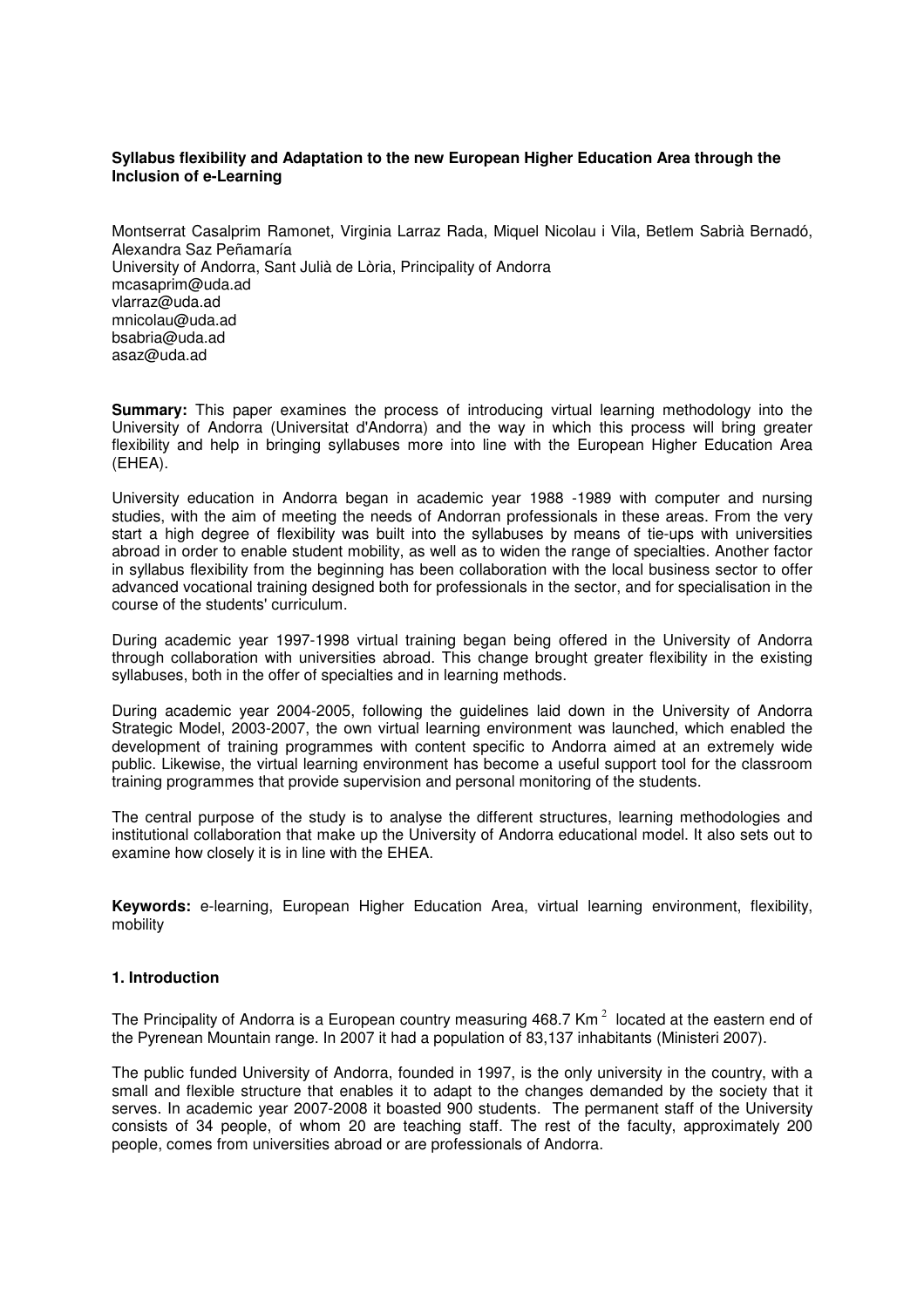The University of Andorra offers classroom-based government-regulated training programmes in four areas: business, education, computing and healthcare, as well as an extensive range of governmentregulated training programmes following an e-learning or blended learning methodology, in collaboration with other universities abroad. The availability of continuous training is constantly changing and adapting to the real world and to the needs of the country's professionals.

During academic year 1988-1989 higher education programs were introduced in Andorra for training in the fields of nursing and computing, with the aim of responding to the needs of the country's professionals.

From the outset the university training syllabuses have had built-in flexibility by means of collaboration with universities abroad and with the local professional sector, with the aim of extending the range of specialties, as well as providing mobility to the students.

During academic year 1997-1998, a collaboration agreement was set up with the Open University of Catalunya (Universitat Oberta de Catalunya) and with the Ramon Llull University (Universitat Ramon Llull) which allowed a wide range of first- and second-cycle university training courses to be introduced in Andorra following an e-learning or blended learning methodology, using the virtual learning environments of the collaborating universities. Not only does this collaboration bring about a broader range of university programmes for the University of Andorra, but, from academic year 2003-2004, it has also increased the range of specialties on offer through new optional subjects, for the existing classroom-based programmes.

This article is divided into nine sections. The second section contains a brief description of the objectives of the European Higher Education Area, in which Andorra has taken part since the beginning. The third section contains an analysis of the structure of the various syllabuses of the classroom-based government-regulated courses given by the University of Andorra, with special emphasis on the degree of flexibility incorporated. In the fourth section we classify the different flexibility models that are built into the University of Andorra syllabuses depending on the degree of mobility that they give to students, and we analyse the popularity of the various options amongst students. In the fifth section we focus on the flexibility in syllabuses provided by the introduction of virtual learning methods and their impact at organisational level. In the sixth section we introduce the concept of the *metasyllabus*, as a universal space for content from various universities provided using virtual learning methods. In the seventh section an analysis is made of the difficulties that the University of Andorra must face due to the different ways of adapting to the EHEA by the neighbouring countries with which our institution has traditionally mainly collaborated. In the eighth section we highlight the conclusions of the work undertaken, and finally in the ninth and last section we examine the future work that would serve as a follow-up to this article.

This work has been undertaken and financed under the Pla general de recerca i innovació de la Universitat d'Andorra 2006-2010 (Strategic research model).

# **2. The European Higher Education Area (EHEA)**

In the strategic model of the University of Andorra, a university with a small structure is advocated, one that is dynamic, flexible and creative, both in regard to courses and to their organisation, and adapted to the social and economic realities of the country, both now and in the future. It is also set out that as part of this social reality, the University of Andorra must conform with the EHEA.

This process began with the Sorbonne Declaration (1998) and was consolidated and extended with the Bologna Declaration (1999), in which European education ministers urged the Member States of the European Union to develop and implement the following undertakings in their countries:

- 1- Adoption of a system of easily readable and comparable degrees, also through the implementation of the Diploma Supplement, in order to promote European citizens employability and the international competitiveness of the European higher education system.
- 2- Adoption of a system essentially based on two main cycles, undergraduate and graduate. Access to the second cycle shall require successful completion of first cycle studies, lasting a minimum of three years. The degree awarded after the first cycle (bachelor degree) shall also be relevant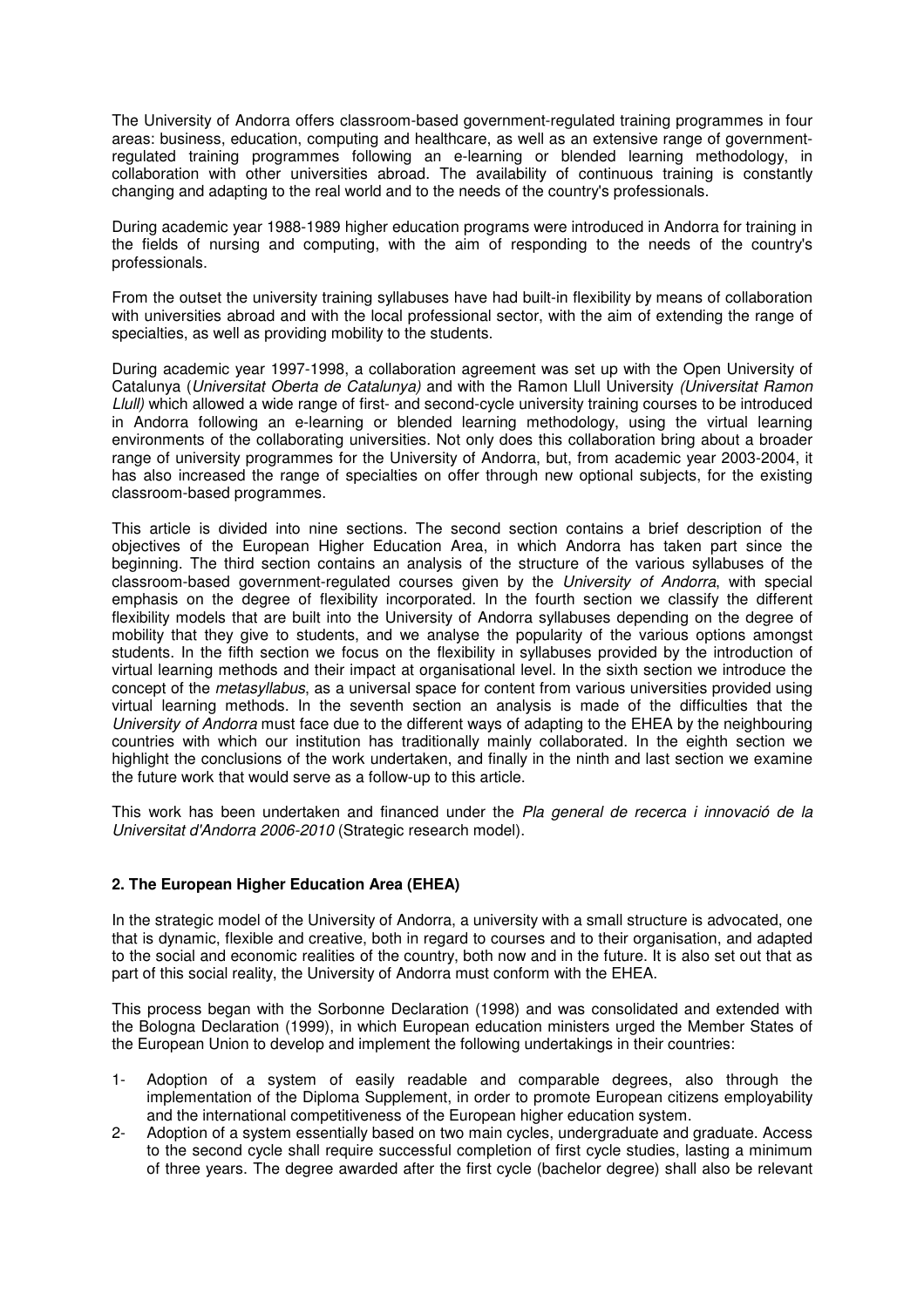to the European labour market as an appropriate level of qualification. The second cycle should lead to the master and/or doctorate degree as in many European countries.

- 3- Establishment of a system of credits such as in the ECTS system as a proper means of promoting the most widespread student mobility. Credits could also be acquired in non-higher education contexts, including lifelong learning, provided they are recognised by the receiving universities concerned.
- 4- Promotion of mobility by overcoming obstacles to the effective exercise of free movement with particular attention to:
	- a. for students, access to study and training opportunities and to related services
	- b. for teachers, researchers and administrative staff, recognition and valorisation of periods spent in a European context researching, teaching and training, without prejudicing their statutory rights.
- 5- Promotion of European co-operation in quality assurance with a view to developing comparable criteria and methodologies.
- 6- Promotion of the necessary European dimensions in higher education, particularly with regards to curricular development, inter-institutional co-operation, mobility schemes and integrated programmes of study, training and research.

These undertakings are embodied and widen in the communiqués of the subsequent meetings of European ministers in Prague (Ministers 2001), Berlin (Ministers 2003), Bergen (Ministers 2005) and London (Ministers 2007).

# **3. The structure of the syllabuses**

During academic year 1993-1994 the University of Andorra's first-cycle studies in management computing began. The first syllabuses included a percentage of optional free-choice subjects, but the actual offer of free-choice classroom courses was minimal because of the small number of students, so students were guaranteed the possibility of completing their studies but without giving them the chance to choose the specialisation that this type of subject should have allowed. This shortcoming induced the first search for collaborating institutions that would enable the expansion of the range of specialties, and thus during academic year 1996-1997, a new training programme began aimed not only at the students of the University of Andorra but also at Andorran professionals interested in extending their specific knowledge on a subject. This programme is called CPP (Curs de Perfeccionament Professional, Advanced Professional Course) and each year is offered under the sponsorship of various private institutions in Andorra interested in training their professionals in specific fields of computing.

75.95% of students of management computing have followed this training program since it was first offered.

In this way a first flexibility factor was built into the University of Andorra syllabuses, through a type of professional-oriented training that has brought the students of the University of Andorra closer to the professional environment, giving them an introduction to what in the future would be their continuous training (livelong learning). This opportunity has been made possible thanks to mixed funding: the enrolment of professionals interested in following the programme and sponsorship by a private institution. This flexibility affects 2.50% of credits for the whole syllabus.

Another way of bringing greater flexibility to the syllabuses is through the collaboration with universities abroad. The academic year 2002-2003 first provided the possibility of studying for a semester at the Polytechnic University of Catalonia, (Universitat Politècnica de Catalunya, in Barcelona), where it was possible to expand the range of specialties offered, and at the same time opt for a double qualification.

Since this possibility has become available, 5.5% of students of the first-cycle in management computing have now spent a semester studying at the Polytechnic University of Catalonia. In this case flexibility affects 17% of credits for the whole syllabus.

Starting in academic year 2003-2004 a collaboration agreement was signed with the Open University of Catalonia, that enabled not only the expansion of free-choice subjects for students of the University of Andorra but also the possibility of following them in a virtual environment. In this case 66% of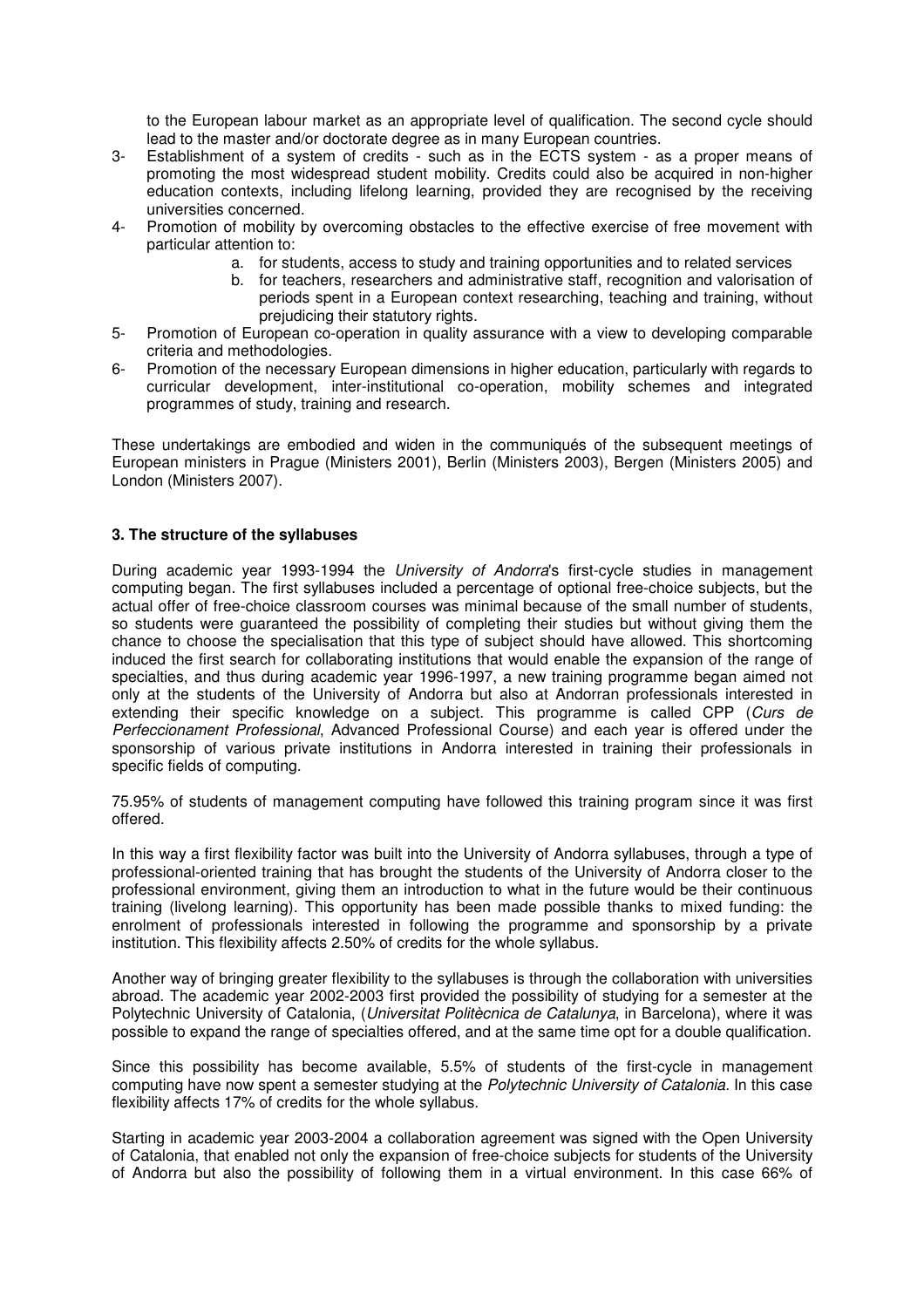students have elected this option. Just as with the previous factor, in this case flexibility affects 17% of the credits for the syllabus.

Graph 1 summarises the different degrees of flexibility included in the syllabus for the first-cycle diploma in management computing, as well as the percentage of students that take this course.



**Graph 1:** Degree of flexibility and students for the management computing syllabus

The above graph shows how the flexibility provided by the collaboration with the local professional sector, which does not entail the student's physical mobility, is the most frequently chosen option, followed by the one that can be followed using a virtual learning methodology.

Academic year 2002-2003 saw the creation of a new first-cycle qualification in business and tourist activities. This programme was set up in collaboration with the University of Lleida (Universitat de Lleida), which offers a first-cycle qualification in tourism through the *Escola Joviat* in Seu d'Urgell, 10 Km from Andorra. The students of both universities studied subjects in both centres and at the end of their studies they obtained a double qualification. In this case, the syllabus for the qualification included the students' mobility and this is the reason why 100% of the students followed a part of the programme at another university.

During academic year 2005-2006, and due to the closure of the university courses of the *Escola* Joviat, the first-cycle training in business and tourist activities was turned into a first-cycle diploma in business administration. Thanks to the University of Andorra's prior experience in different ways of extending the range of free choice and option subjects, this first-cycle in business administration was started up with the possibility of studying subjects on-line and with a specific CPP programme. To date, 45.88% of students have studied subjects on-line, which provides a 17% flexibility to the syllabus, and 35.29% have followed the CPP programme, which brings a 1.3% flexibility to the syllabus.

Graph 2 shows the different degrees of flexibility incorporated into the syllabus for the diploma in business administration, as well as the percentage of students that follow this course.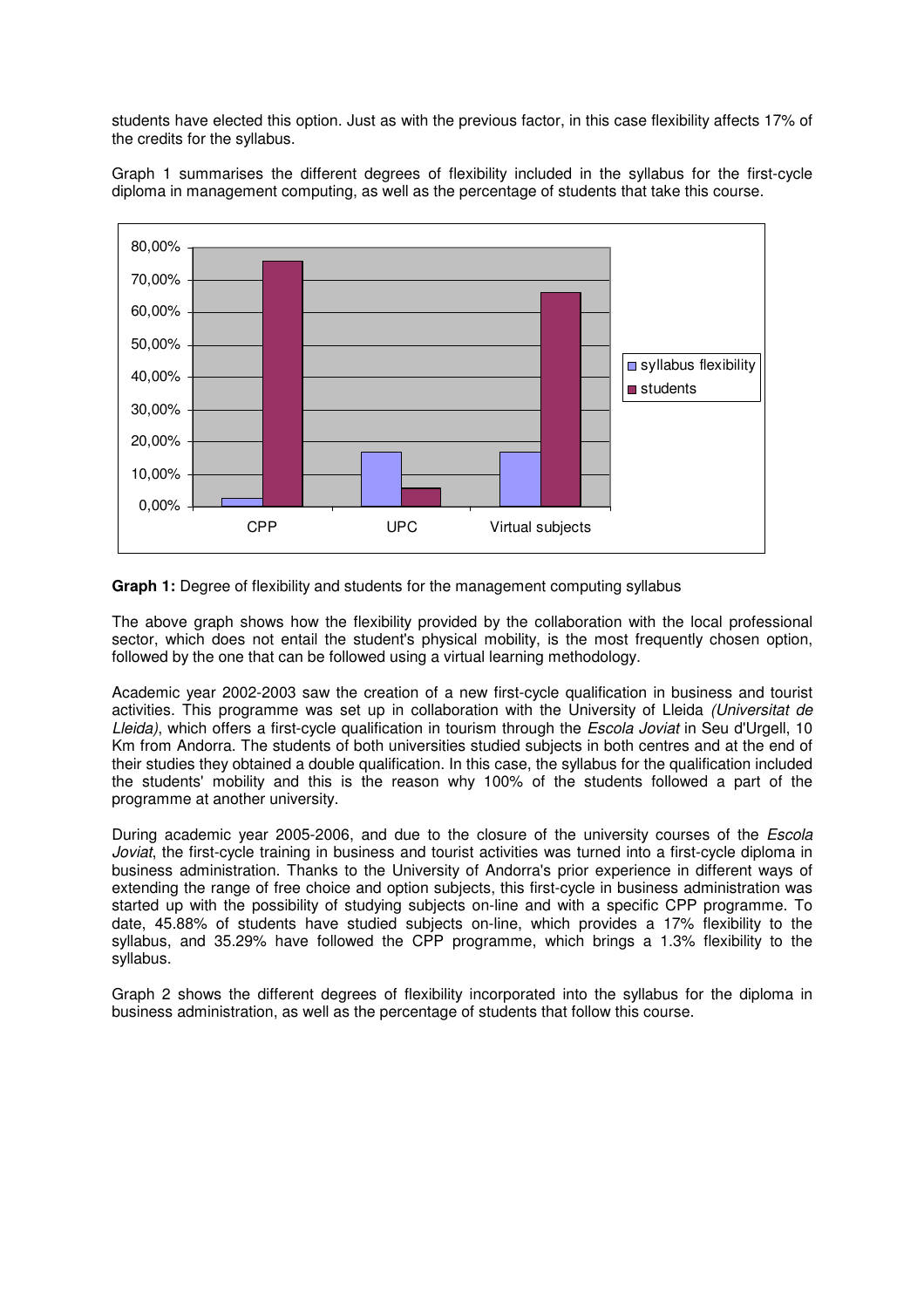

**Graph 2:** degree of flexibility and students for the business administration syllabus

In this case we can see that the flexibility most frequently chosen by students is that involving virtual learning methods. The difference with regard to the tendency observed in graph 1 is certainly owing to the lower percentage of the syllabus in business administration that can be covered under the CPP.

We could represent the flexibility of the structure of the syllabuses of the University of Andorra described in graph 3.



**Graph 3:** degree of flexibility of the syllabuses of the University of Andorra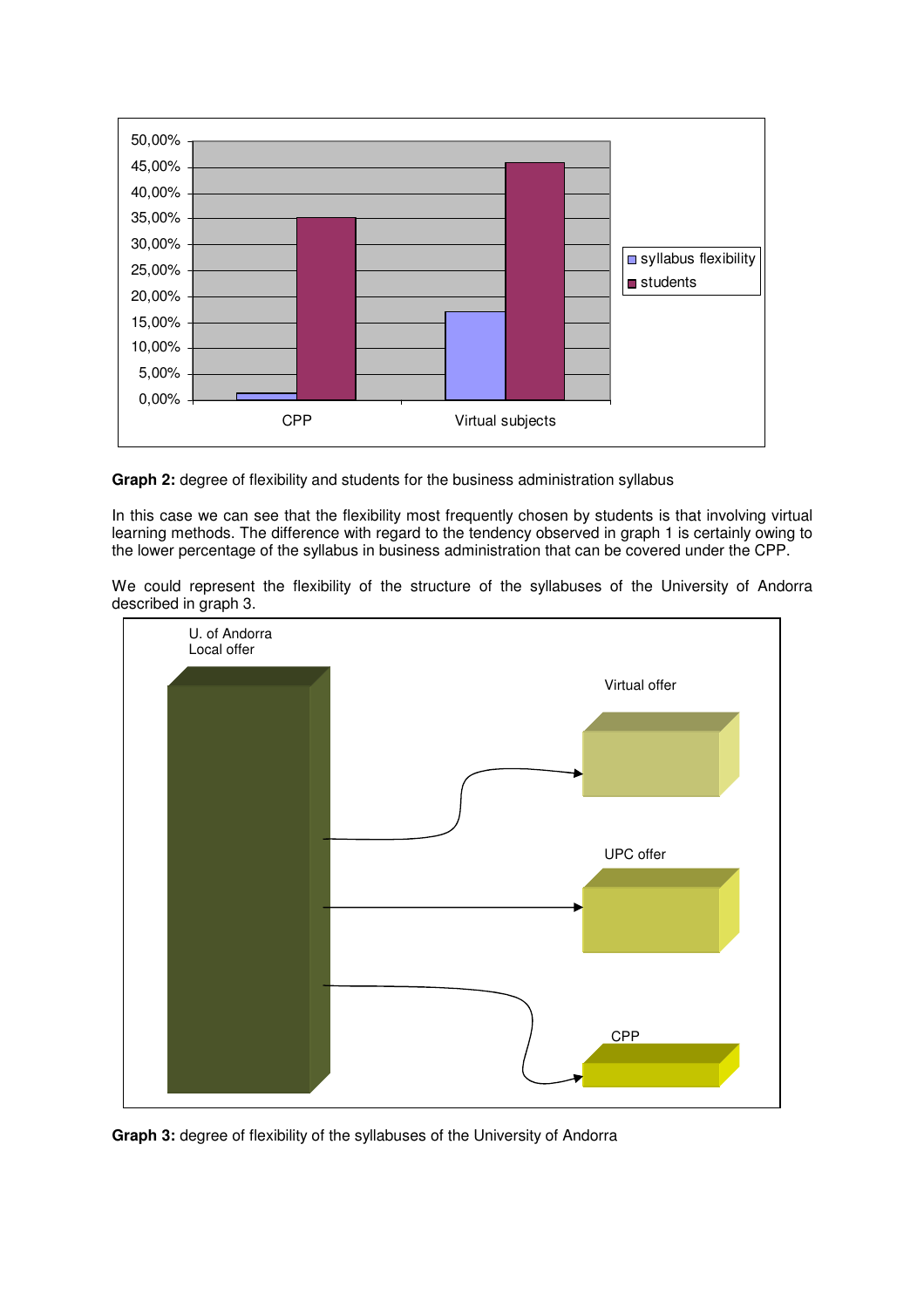During academic year 2007-2008 a new programme of first-cycle government-regulated classroombased training in education sciences was instigated with the objective, once more, of responding to the demand from Andorra's professionals in this field. From the outset, the syllabus for this programme has built in a compulsory mobility for its students for one academic year in the two neighbouring countries: one semester in a French university and one semester in a Spanish university. The main aim is to achieve in-depth knowledge of the two educational systems co-existing together with the Andorran system in Andorra, which will be the students' future professional environment, as well as an in-depth knowledge of French and Spanish. With this special situation in mind, this compulsory mobility has been financed by the Government of Andorra. At the same time, it has enabled collaboration and exchange with neighbouring universities.





**Graph 4:** degree of flexibility of the University of Andorra syllabus in education sciences

# **4. Mobility and e-Learning: the students' virtual mobility**

One of the important factors that the Bologna Process emphasizes for achieving the objectives proposed for the EHEA is the promotion of the mobility of professors, students and administrative and services staff. This is a mechanism that contributes to the understanding between various cultures and the acquisition of intercultural skills, while at the same time permitting them to join forces in the furtherance of knowledge and innovation. All these factors are necessary for the training of the professionals of the future in our globalised society. But the problems related to mobility must be borne in mind: those identified in the latest reports of the European University Association, especially in Trends III (Reichert 2003), Trends IV (Reichert 2005) and Trends V (EUA 2007), and which we can summarise as two points: the additional cost and the current problem regarding academic recognition.

Andorra is a country with a close relationship with its neighbouring countries in all regards, including academic. At pre-university level, three educational systems co-exist in Andorra (the Andorran, Spanish and French), and at university level, 75% of students undertake their studies abroad. Against this background, the University of Andorra has from its earliest days built up collaboration with foreign universities (mainly Spanish and French), with the aim of helping to increase the flexibility of its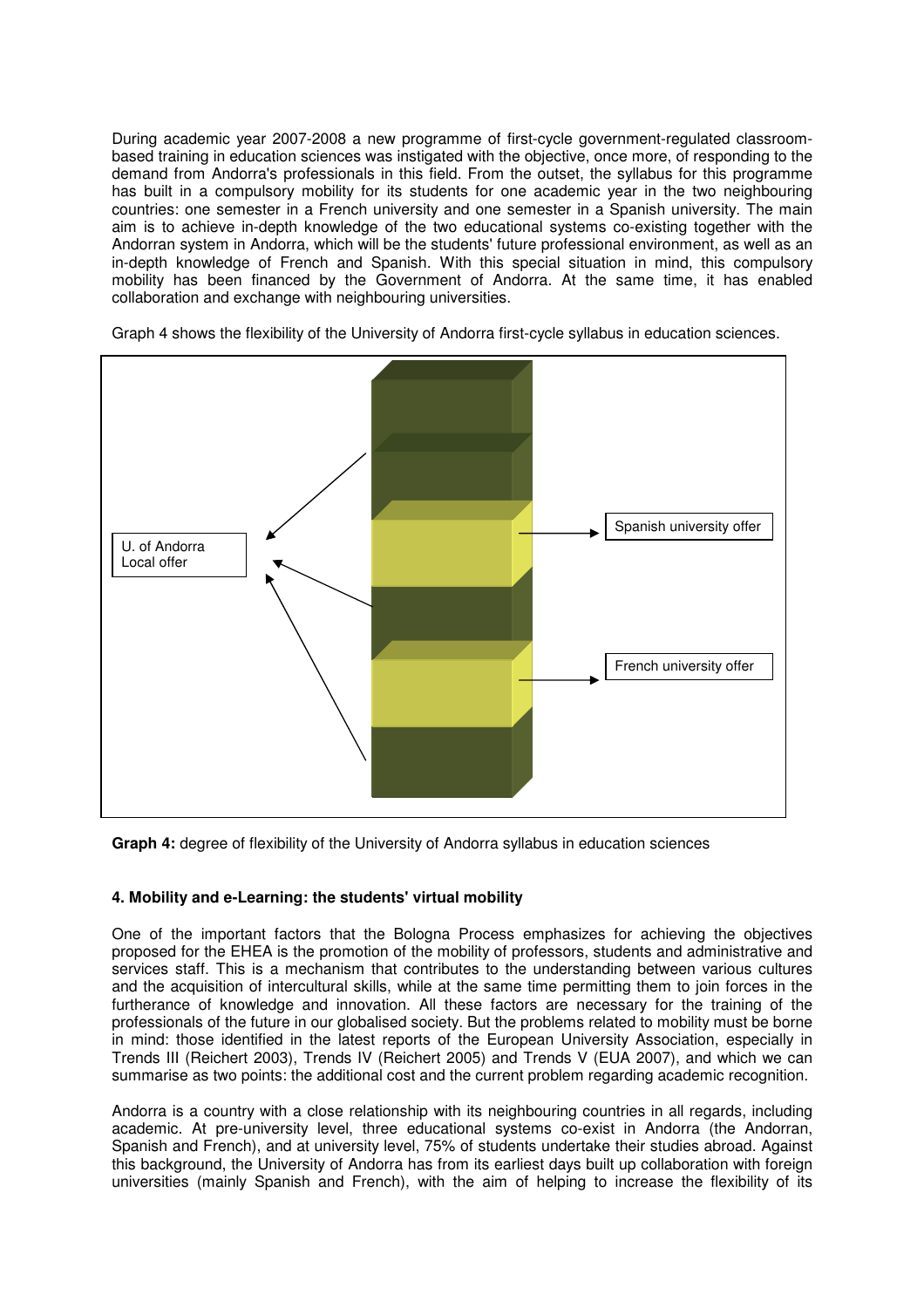syllabuses and the mobility of its students, as well as to establish recognition of its qualifications in neighbouring countries. In this context, the problem of the additional cost, although it is true that this exists for those who have opted to pursue their university studies inside the country, is surely not observed to be as great as in other countries where there is no need to leave the country in order to pursue university studies, simply because there is a far wider range of courses on offer within that country's own borders. Moreover, the problem of academic recognition has in the past also been resolved by means of various formulas of collaboration with foreign institutions; although it is true to say that paradoxically, this problem is probably becoming more serious with the implementation of the EHEA, as we will see in section 6 of this article.

If we analyse the current syllabuses for the classroom qualifications offered by the University of Andorra we can identify various flexibility solutions depending on the degree of mobility that they provide to students.

Lorenzo García (García 2007) has differentiated two types of student mobility: virtual mobility and physical mobility. Physical mobility entails the student's transfer of his or her actual attendance to another higher education centre in the same country or in any other, and virtual mobility supposes a student's relocation by means of virtual scenarios.

We will add a further model of mobility: institutional mobility, where the relocation of the student may not be through physical attendance, but this instead takes place at the level of the organisation and financing of the programme that he or she follows. In this way we shall classify the flexibility of the syllabuses of the University of Andorra into three categories:

### 1- Students' physical mobility

We shall suppose that a syllabus incorporates students' physical mobility when it permits (or requires) the actual mobility of students to other centres, outside the University of Andorra. This is the case in the collaboration with the Polytechnic University of Catalonia, in the case of management computing studies, where mobility is not compulsory, the case of the collaboration with the Escola Joviat, for the studies of business and tourist activities, where mobility is compulsory, and the case of the first-cycle of educational science studies, where mobility is also compulsory.

If we take only the data of the students with non-compulsory physical mobility, we find that 5.5% of the students of the syllabus have taken this option.

### 2- Students' institutional mobility

We shall suppose that a syllabus incorporates the students' institutional mobility when it includes subjects developed in collaboration with local private institutions, and that also contribute in the retraining of professionals. This would be the case of management computing studies and business administration studies, with the Advanced Professional Cycle (CPP).

75.95% of management computing students and 35.29% of those studying business administration have followed this training programme since it started being offered.

#### 3- Students' virtual mobility

We shall suppose that a syllabus incorporates students' virtual mobility when it includes subjects from other collaborating universities that can be followed by means of virtual learning methods. In this category would belong the range of subjects in virtual format that have been included in the syllabuses for management computing and business administration, thanks to the collaboration agreement with the Open University of Catalonia.

In this case 66% of students of management computing and 45.88% of those studying business administration have followed this option.

With the data analysed we can observe that physical mobility, if it is not compulsory (and consequently followed by 100% of students and, at the present date, funded), is opted for by a minority of students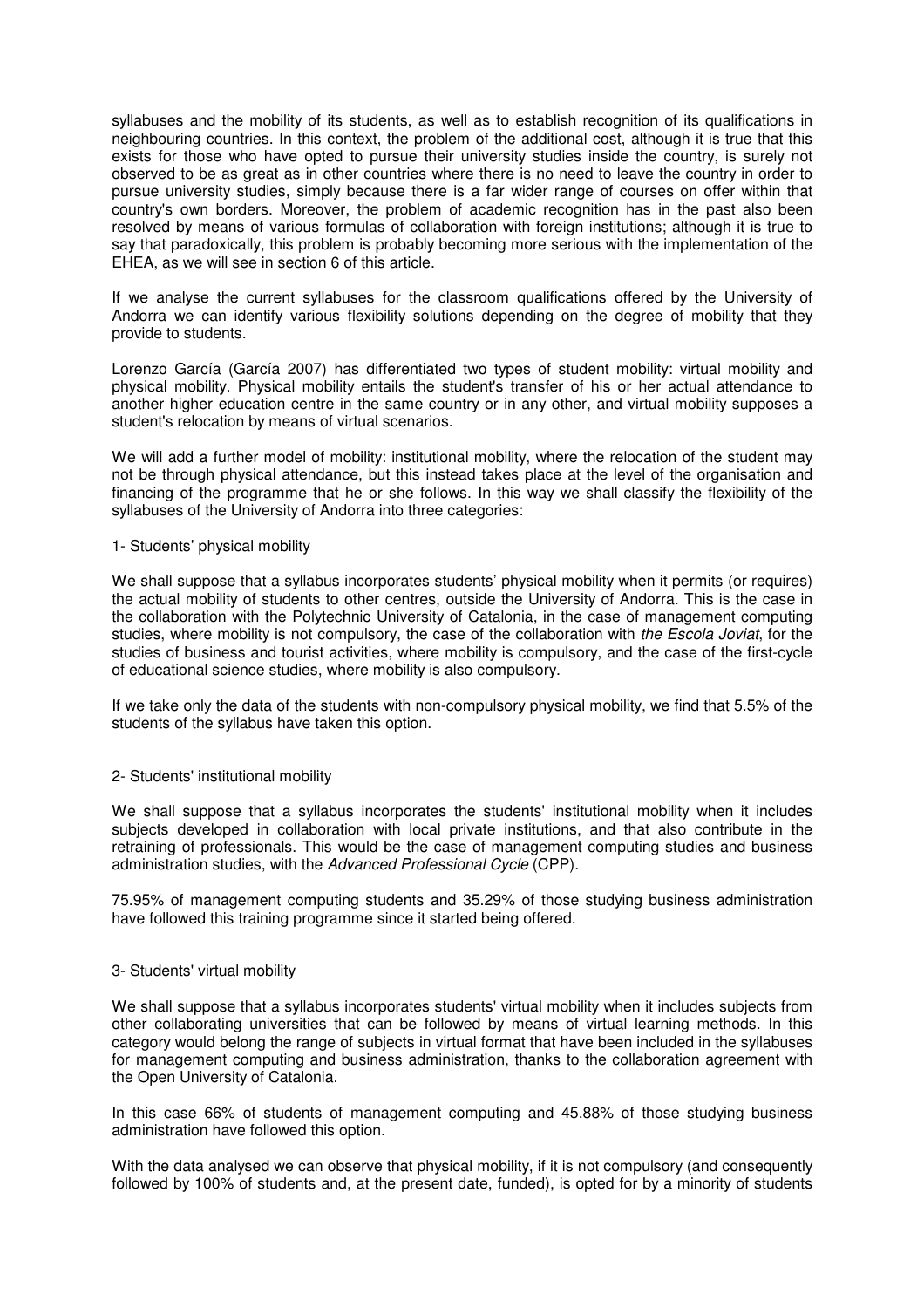(less than 6%), whereas the other two modes of mobility are followed by a much higher percentage (over 66% in the case of management computing studies, and over 35% for business administration studies).

### **5. The introduction of e-Learning: a significant organisational change**

From the time of its foundation the University of Andorra has considerably increased the range of courses it offers, by means of virtual learning methods, thanks to collaboration agreements with foreign universities. This methodology has brought the university closer to a group of students with personal and professional responsibilities that prevented them from pursuing a course of study by means of traditional methods.

This first experiment brought about the introduction, in academic year 2003-2004, of optional subjects in virtual format and in collaboration with other universities, to the University of Andorra's classroombased syllabuses, and represented the greatest expansion of the university's range of specialist subjects offered.

From 2004-2005 the University of Andorra's own virtual learning environment became operational, which even if it has not represented a major increase in the syllabuses of classroom-based government-regulated courses, has certainly constituted a useful support tool for students, providing them with monitoring of the learning process and a supervision that is tailor-made to suit their particular circumstances. These trends are considered as fundamental in the process of adaptation to the new EHEA.

At the same time, the in-house virtual learning environment has allowed subjects to be developed with content specific to Andorra, which has provided a significant additional degree of flexibility to the syllabuses that are being offered using virtual learning methods, in collaboration with foreign universities. This new range of offers has enabled us to export Andorran-specific content to students of other universities, helping to make the syllabuses of other universities more flexible by introducing University of Andorra free-choice credits.

### **6. The Metasyllabus**

With the data analysed we can conclude that apart from the institutional mobility that each university might negotiate with the local professional sector, virtual mobility is the flexibility factor in the syllabuses that is most favoured by students.

At the same time, we can say that the introduction of the University of Andorra's own virtual learning environment has given rise to the development of country-specific content and its exportation to students of other foreign universities.

In consequence, extrapolating the case of the University of Andorra, we may propose the Metasyllabus as the tool for providing inter-university mobility among students, as a space with content from different universities that may be offered using virtual learning methods and that would provide flexibility to the syllabuses of any university. This environment enables the offer of content from other universities to be expanded, as well as the exportation of a university's own content to a world-wide public, regardless of the size of the institutions participating in it.

Graph 5 shows this concept.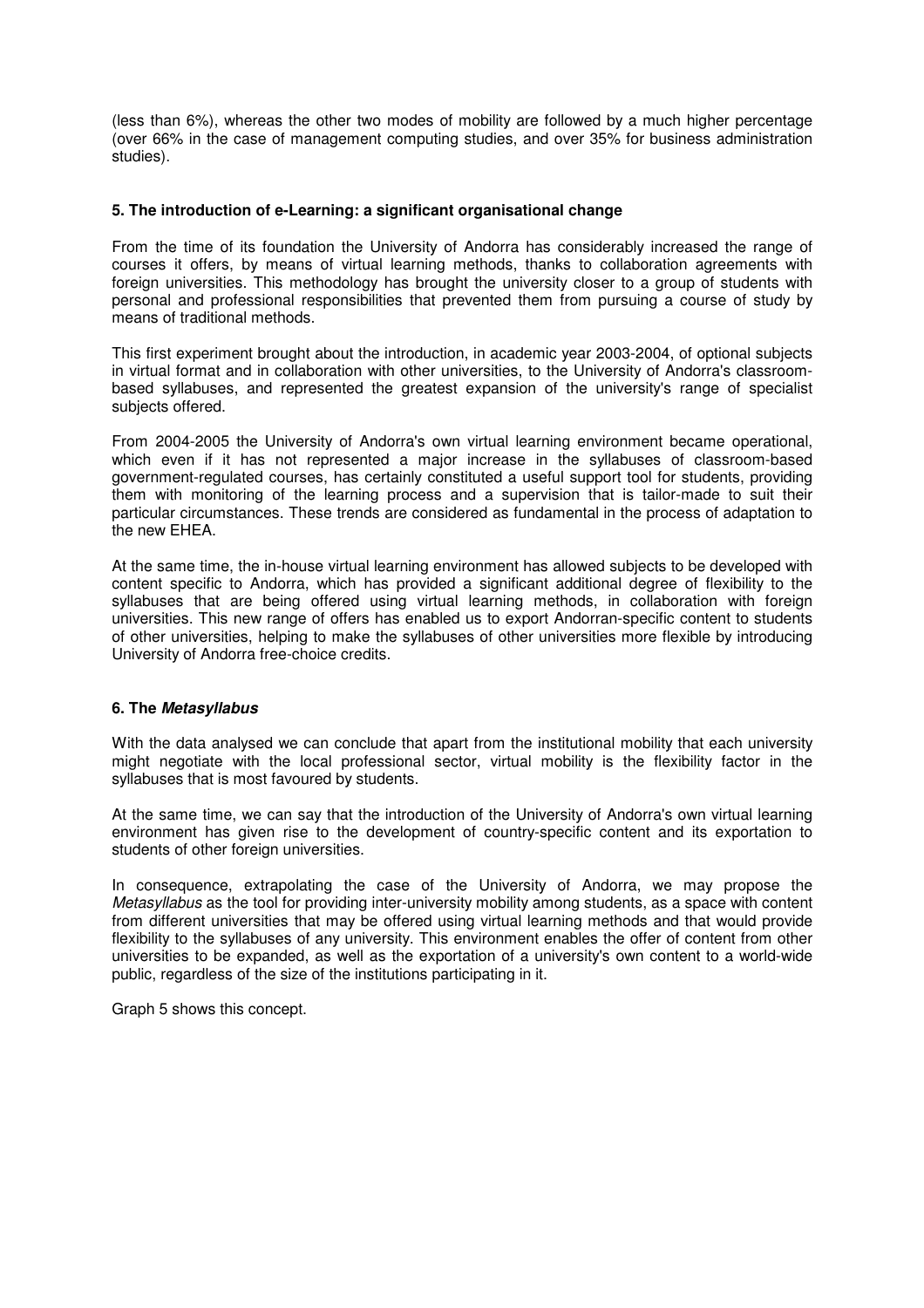

**Graph 5:** structure of the syllabuses of the University of Andorra. The Metasyllabus

# **7. The obstacles to the new European Higher Education Area (EHEA)**

After the experience described, we can say that since its foundation, the University of Andorra has promoted two objectives: the mobility of students between different universities and the creation of joint (and multiple) qualifications through the introduction of various flexibility factors into its syllabuses. The achievement of these objectives may be made more difficult by the varying degrees of adaptation of its neighbouring countries to the EHEA. Currently we are experiencing an initial phase that is already making these obstacles evident: Spain and France, the two neighbouring countries to Andorra and those with which the University of Andorra establishes most of its collaboration relationships, have adopted different approaches for adapting to the new environment. France has adopted first-cycle of three years (180 European credits) and a second-cycle of two years (120 European credits) that may be split up into two separate and non-consecutive qualifications of 60 European credits each. Spain has opted for a first-cycle of four years (240 European credits) and a second-cycle of one year (60 European credits). Andorra has adopted the structure of most of Europe: 3+2 (first-cycle of 180 credits and second–cycle of 120 credits). This divergence hampers the possibility of establishing joint or double first-cycle qualifications with Spain, as well as the possibility for the Spanish universities to give access to the second-cycle for students from other countries. It also makes it more difficult to obtain full masters of 120 credits in France.

These different solutions to conformity with the EHEA, especially that followed by Spain, also entails the need to rework the collaboration agreements established up until now between the University of Andorra and other Spanish universities, where the joint (double) qualification existed. This rethinking will mean greater difficulty in obtaining this double qualification, as can be seen in Graph 6.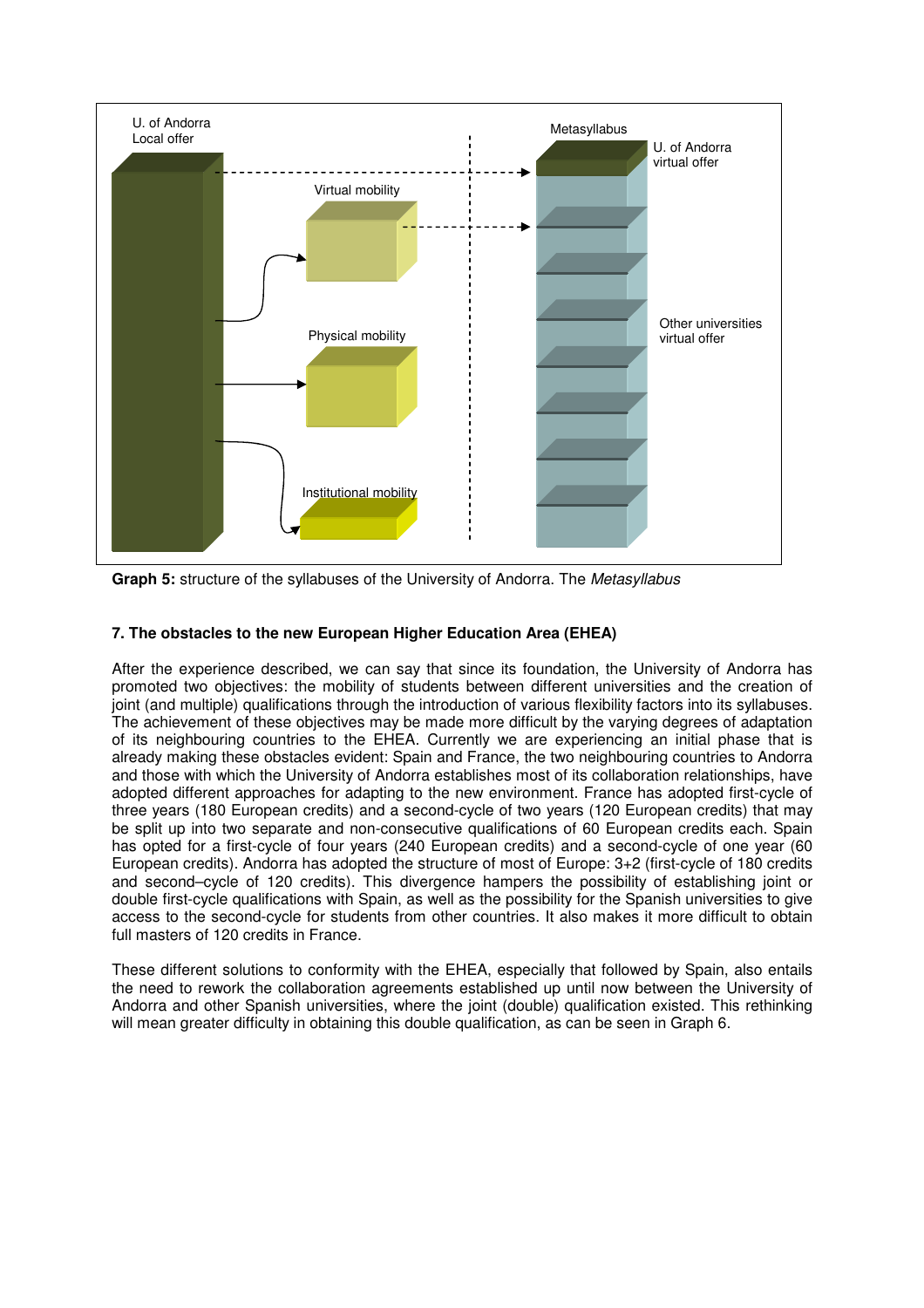

**Graph 6:** structure of the syllabuses of the University of Andorra leading to a double qualification in collaboration with a Spanish university, before and after the adaptation to the EHEA.

# **8. Conclusions**

After analysing the various modes of mobility for students of first-cycle qualifications in management computing, in business administration, and in education sciences of the University of Andorra, we have divided them into three categories. On the one hand we have differentiated the subjects that entail mobility and that are offered in collaboration with other universities from those that are offered in collaboration with the local business sector, differentiating the latter as institutional mobility. As regards those offered in collaboration with other foreign universities we have differentiated those that entail the relocation of students (physical mobility) from those that can be studied on-line, without the need for relocation (virtual mobility).

The data show, as was to be expected, that a far higher proportion of students avail themselves of virtual and institutional mobility, that is, of that which does not entail a physical relocation. We may therefore say that if the main objective is to increase the flexibility of the University of Andorra syllabuses, by means of the introduction of new specialties in collaboration with other universities, the most effective mechanism will be by means of virtual learning methods.

This approach, together with the extension and exportation of the University of Andorra range of courses offered because of the introduction of its in-house virtual learning environment, leads us to propose the creation of the Metasyllabus, a global environment for content from different universities that would enable any university to extend its offer as well as to export its content, regardless of the institution's size.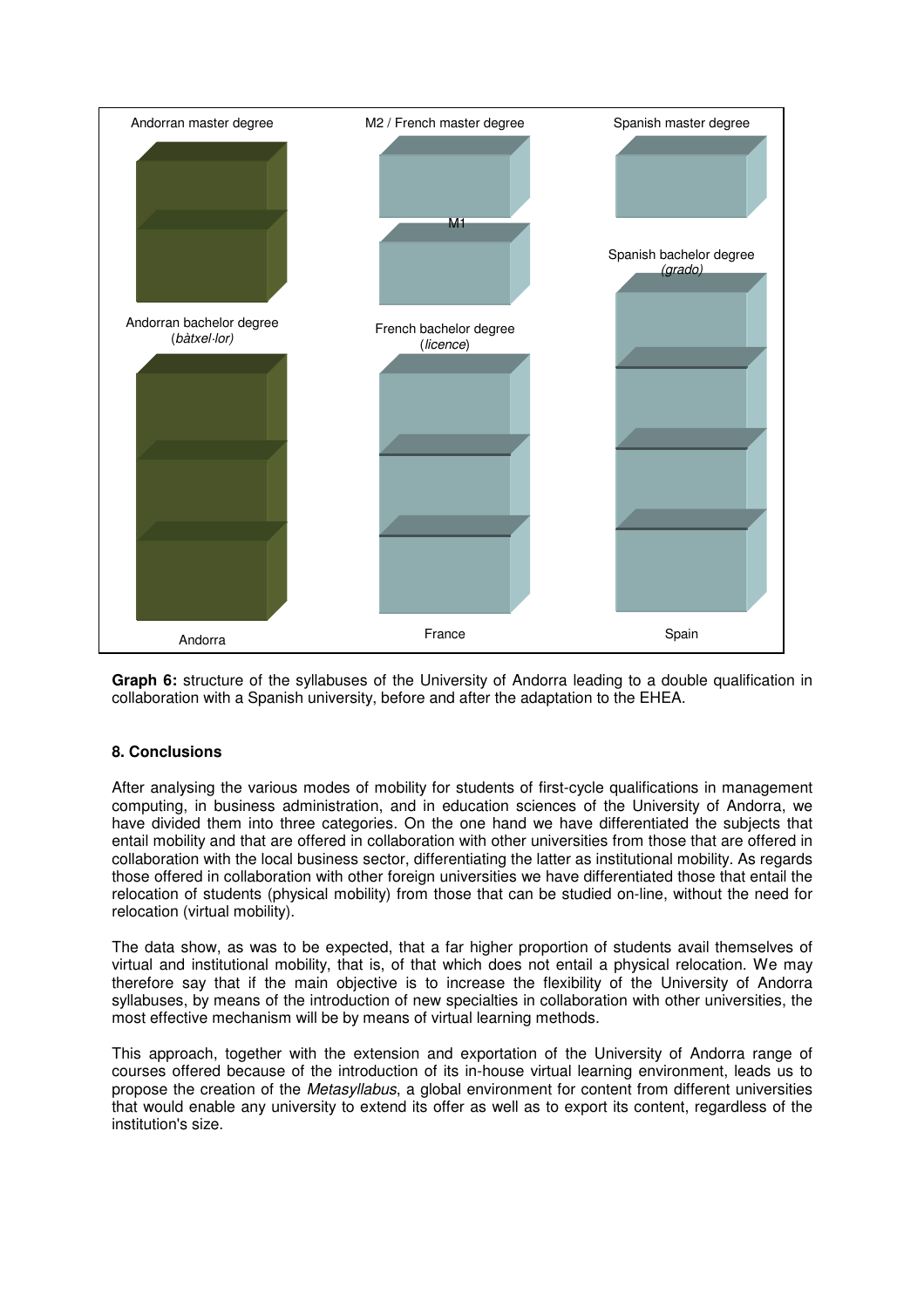In this work we also stress the paradoxical difficulty in collaborating with universities of different countries after their adaptation to the EHEA. This increased difficulty is due to the varied solutions adopted by each country.

### **9. Future Works**

It will be very interesting to apply the concepts we have dealt with in this paper also to the third-cycle studies. The doctoral programme of the University of Andorra will start in September 2008 and it defines a list of checkpoints to grant the success of doctoral proposals and their quality. But the small dimension of the University of Andorra and the difficulties for recruiting doctoral candidates make it absolutely necessary to think new approaches, based on cooperation with foreigner universities, to make possible to develop the doctoral studies. The experience acquired in the implementation of the first- and second-cycle will serve us as a guide for a new approach for the third-cycle.

### **References**

Bates, A.W. (2001) Cómo gestionar el cambio tecnológico. Estrategias para los responsables de centros universitarios. Barcelona: Gedisa.

Bates, T. (2003) Technology, E-learning and Distance Education. London / New York: Routledge.

Burbules, N. I Torres, C. A. (2000) Globalization and Education. Critical Perspectives. London: Routledge.

Castells, M. (1997) La era de la información: economía, sociedad y cultura. Vol I: La sociedad red. Madrid: Alianza.

EUA (2007) Trends V: Universities shaping the European Higher Education Area. European University Association 2007

Duart, J. M. I Kiselyova, E. (2003) The Open University of Catalonia: A Local-global University Model. A Tapio Varios et al. Global Peace Through the Global University System. Repuliken Finland: GUS.

Duart, J. M. I Sangrà, A. (2000) Aprender en la virtualidad. Barcelona: Gedisa.

Drucker, P.F. (1992) The New Society of Organizations. Harvard Business Review.

Druker, P. (2000) El management del siglo XXI. Barcelona: Edhasa.

Eguiguren, M. i Parellada, M. (2007) FORMA. La formació continuada a Andorra. Model organitzatiu i necessitats formatives.

European Commission (2006) Progress towards the Lisbon objectives in education and training, 2006 report. Comission Staff Working Paper.

García, L. (2007) Movilidad virtual vs movilidad física http://www.uned.es/catedraunescoead/editorial/p7-9-2007.pdf

Ministeri de Finances, Servei d'estudis (2007) Andorra en xifres 2007. Andorra: Govern d'Andorra. http://www.estadistica.ad

Ministers responsible for Higher Education (2001) Communiqué of the meeting of European Ministers in charge of Higher Education in Prague on May 19th 2001.

Ministers responsible for Higher Education (2003) Communiqué of the Conference of Ministers responsible for Higher Education in Berlin on 19 September 2003